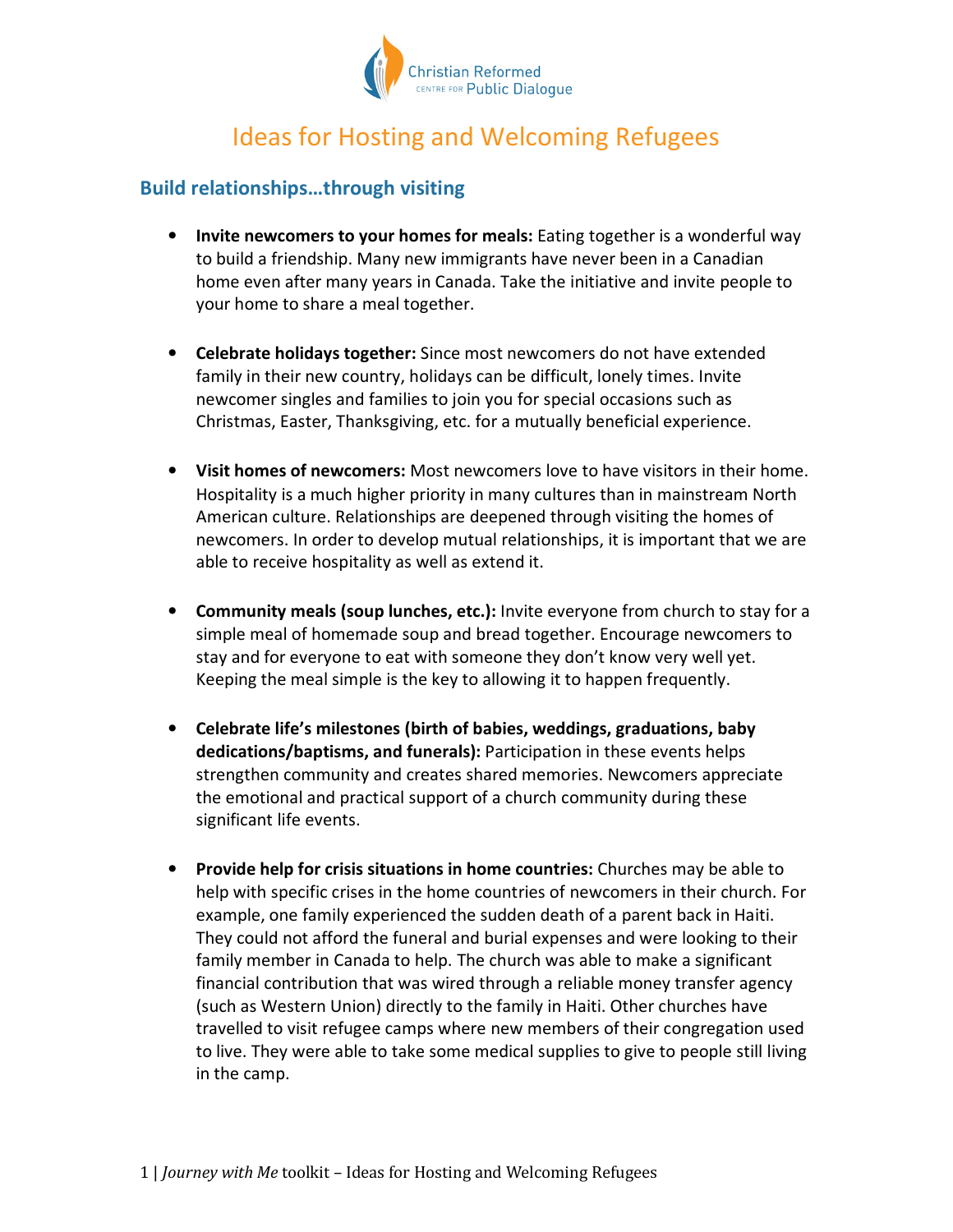

### **Build relationships…through the necessities of life**

- **Furniture/clothing/food distribution:** This may take various forms such as: **a)** gathering donations of good quality clothing and household items and inviting people to a one-time event where everything is set up (in a church hall or gym etc) and people are free to choose whatever they need or **b)** churches gathering clothing and household items you anticipate newcomers will need and distributing on an 'as needed basis' or **c)** considering a marketplace where clothing and living necessities are sold (mindful of limited incomes with the required posture of dignity for all).
- **Access to health care and social services:** Newcomers may benefit from having someone help them navigate the complex health care and social service systems. Especially if one is not confident in English, it is helpful to have an Englishspeaking companion to advocate for them and guide them through the system.
- **Health days:** If you have health care professionals in your congregation, offer a health day, perhaps in partnership with a local community centre. Health education seminars can be held, and written information in several different languages can be offered. Activities like blood pressure checks could also be helpful.
- **Help with filing income tax:** Filling out Canadian income tax forms can be a daunting task for newcomers. The assistance and experience of an established Canadian is appreciated in this task**.**
- **Tutoring and homework help:** Running an afterschool homework club where students can come to get help with their homework. University and college age students are a great resource for running this kind of program. There may also be older adults who enjoy reading with young kids.

## **Build relationships…through learning English**

- **ESL classes (both church-based and in partnership with community agencies):**  English classes have taken different formats at different times. Churches have experimented with offering more formal English classes in the evenings. A reasonable number of volunteers is needed in order to accommodate different language levels. Another format is a less structured conversational English group. This kind of group is primarily meant to provide a context for people to practice conversation skills in a safe setting.
- **Easy English Bible studies:** These studies are designed to create a safe environment for people who are interested in growing in their English skills in